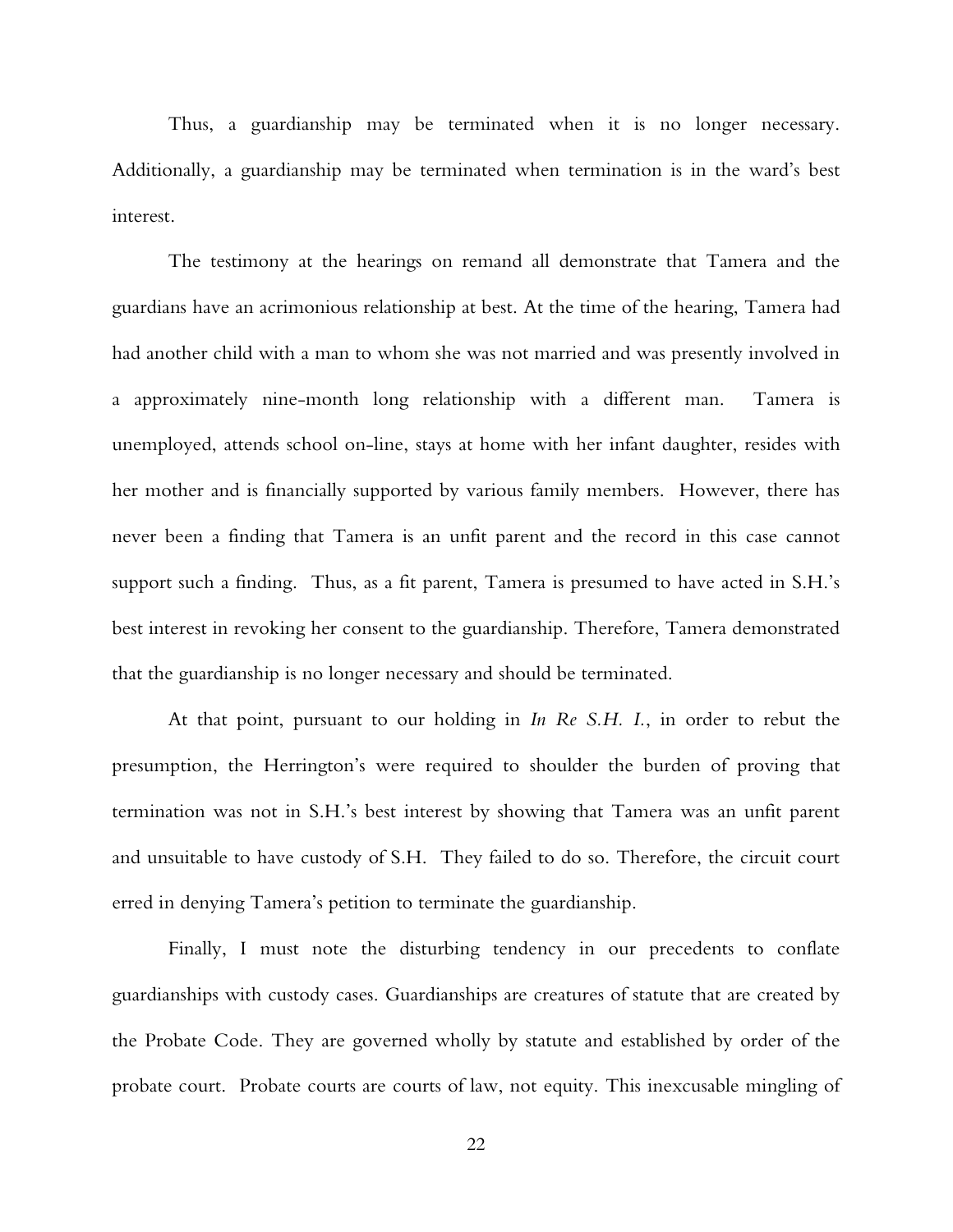Cite as 2015 Ark. 75

# SLIP OPINION

equitable principles is apparent in this court's opinion in *Fletcher v. Scorza*, 2010 Ark. 64,

359 S.W.3d 413 (2010), where we said:

It is within the circuit court's discretion to make a determination as to whether a parent is qualified and suitable. *See Freeman v. Rushton*, 360 Ark. 445, 202 S.W.3d 485 (2005). Moreover, the natural-parent preference is but one factor that the circuit court must consider in determining who will be the most suitable guardian for the child. *See Blunt* [*v. Cartwnght*, 342 Ark. 62, 30 S W 3d 737 (2000)],. . . . *Any inclination to appoint a parent or relative must be subservient to the principle that the child's interest is of paramount consideration. See Blunt, supra*.

*Id.*, 359 S.W.3d at 421(emphasis added).

Of course, the case of *Blunt*, predated the Supreme Court's holding in *Troxell*, and *Freeman v. Rushton*, 360 Ark. 445, 202 S.W.3d 485 (2005) failed to even mention *Troxell* in holding that the inclination to appoint a parent or relative must be subservient to the child's best interest and that the child's best interest is of paramount consideration, both in custody and in guardianship situations.<sup>[2](#page-22-0)</sup> However, *Troxell* held that:

. . . *the Fourteenth Amendment's Due Process Clause has a substantive component that "provides heightened protection against government interference with certain fundamental rights and liberty interests," Washington v. Glucksberg, 521 U. S. 702, 720, including parents' fundamental right to make decisions concerning the care, custody, and control of their* 

<span id="page-22-0"></span> <sup>2</sup> This language, referring to "the child's best interest" seems to be at the root of the confusion surrounding the proper standard to be applied in guardianship cases. First, it is incorrect, because the statute references only "the ward's best interest." Second, it appears to be easily confused with the "best interest of the child" analysis used in domestic relations cases. Unfortunately, both *Graham* and *In Re S.H. I* use the term "best interest of the child." However, a careful reading of both of these cases shows that the intended meaning is that a guardianship is necessary where the parent is unfit, or where some other harm to the ward would result if the guardianship were terminated. Certainly, any particular guardianship may be terminated if termination is in the ward's best interest, even if guardianship is still necessary.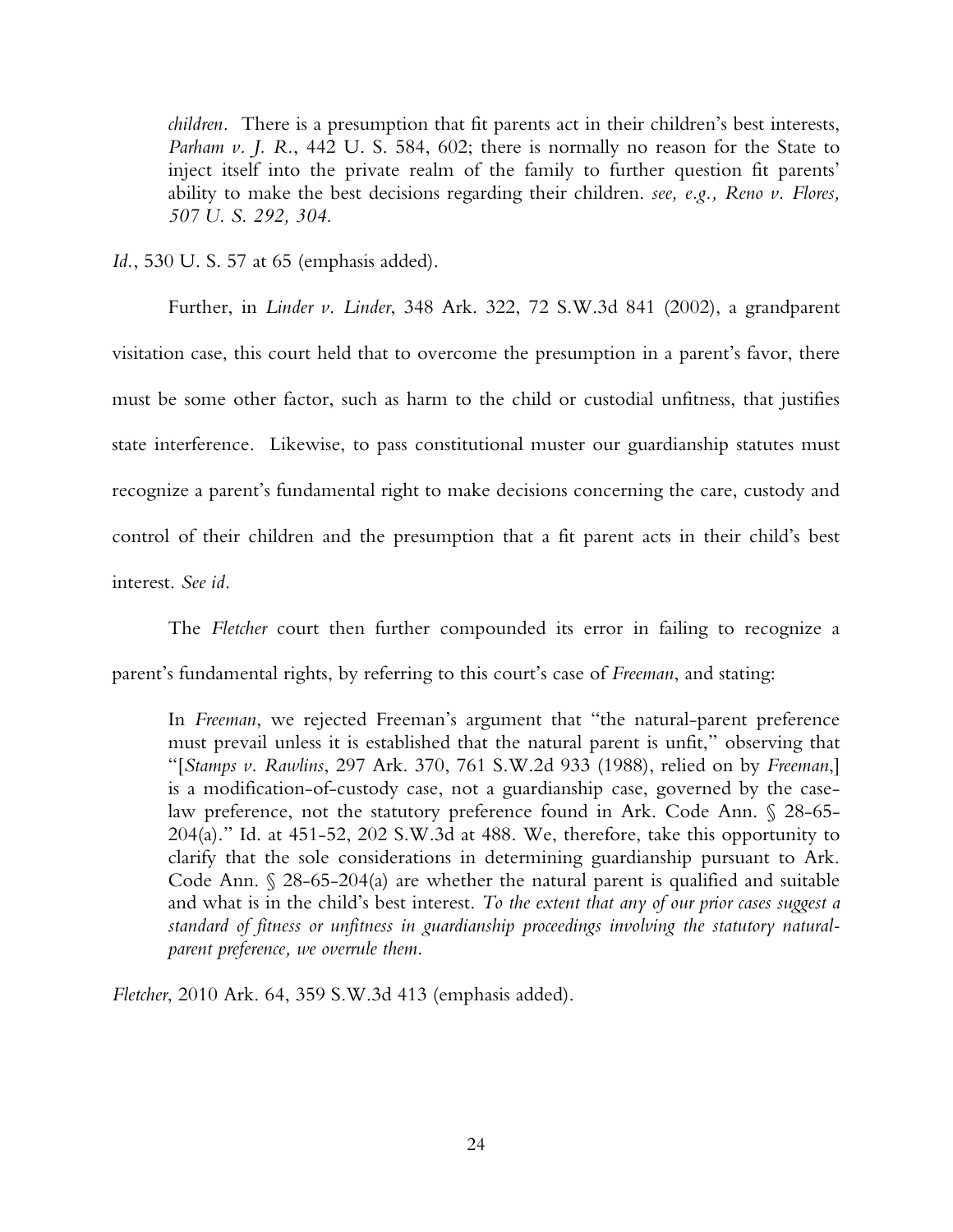## SLIP OPINIOI

Of course, as stated previously, *Blunt* predates *Troxell*, and *Freeman* does not even mention the presumption in favor of a fit parent. But, as Justice Glaze pointed out in his dissent in *Freeman*:

[*T]he proper analysis must commence with the presumption that Freeman was acting in his son's best interest*, however, Freeman was not given the benefit of that presumption: Our court, therefore, cannot be assured that, if it had utilized the correct legal principles and analysis the trial court would have ruled the way it did. . . . It appears to me that Freeman's argument that the trial court erred as a matter of law is correct under the tenets established in *Troxell* and *Linder*. In my view, confusion exists in this case and we are the only ones who can alleviate that confusion - better now than later.

*Freeman v. Rushton*, 360 Ark. at 452, 202 S.W.3d at 489, Glaze J., dissenting (emphasis added).

Justice Glaze was correct, and the confusion has only gotten worse as evidenced by this court's holding in *Fletcher*. However, *Blunt*, *Freeman*, and *Fletcher* all predate our holding in *In Re S.H. I* where we first recognized that Ark. Code Ann. § 28-65-401 is unconstitutional as applied to a fit parent. Earlier decisions are implicitly overruled by subsequent decisions to the contrary. *Oldner v. Villines*, 328 Ark. 296, 943 S.W.2d 574 (1979).

While the dissent may, "shudder to think" that this court, "now having the vote" to basically overrule "without so stating" our holding in *In Re S.H. I*, this statement is as incorrect as it is inflammatory and hyperbolic. If this court were to conclude that the holding in *In Re S.H. I* misapplied the law, it is our duty to so hold. This is particularly true where, as here, we are dealing with a statutory infringement on a fundamental right that is subject to review under a strict scrutiny standard. *See Linder.* Therefore, the dissent should not "shudder to think" that this court will preform its duty and overrule any prior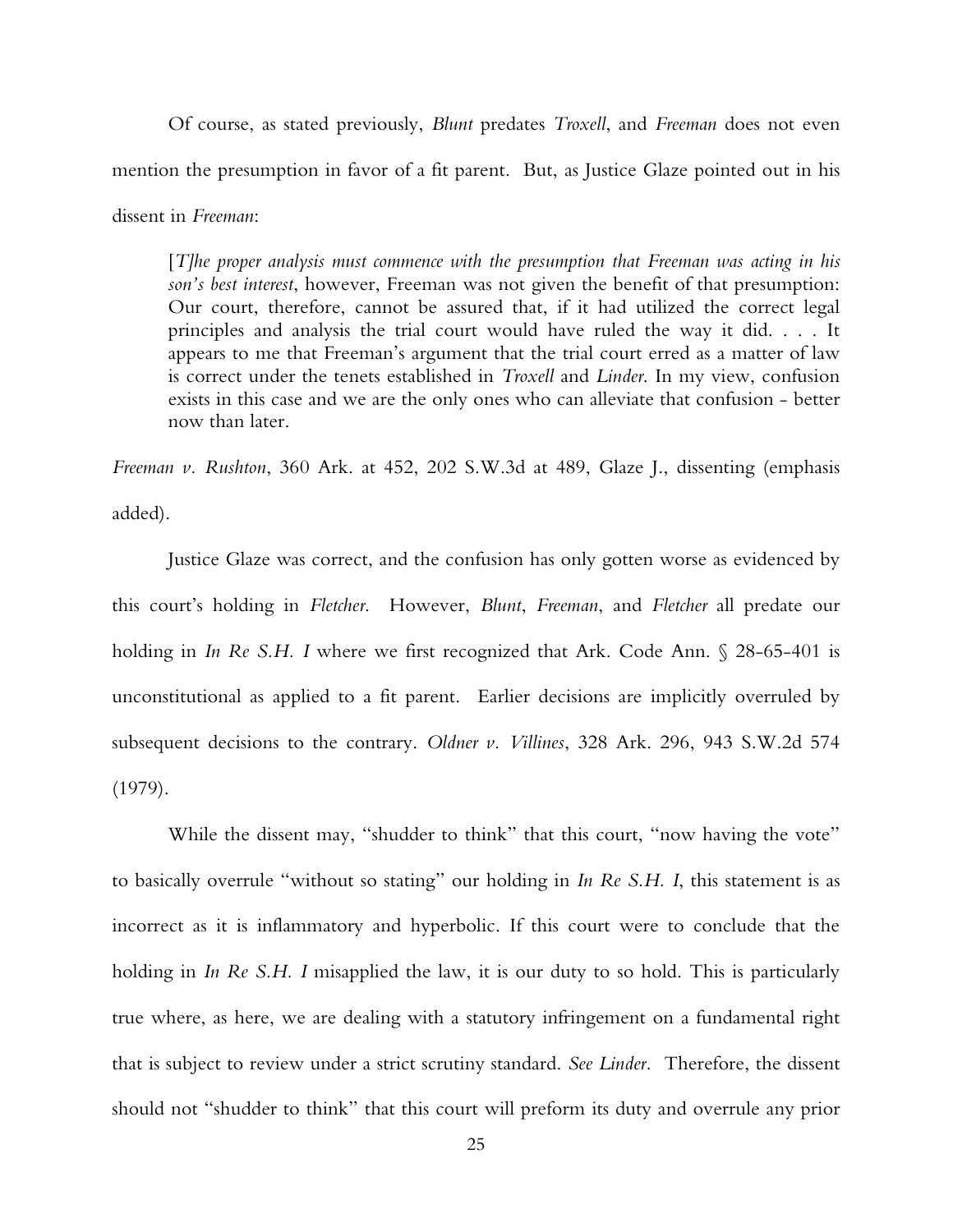### EP OPINIOI

precedent that is inconsistent with the constitutional guarantee of due process. However, despite the dissent's baseless characterization, the majority does no such thing. While I reach my conclusions from a different analysis than that employed by the majority, I do agree with their conclusion that the circuit court in this case impermissibly required Tamera to prove a change of circumstances in order to justify terminating the guardianship in direct violation of our holding in *In Re S.H. I.* For that reason alone, this case must be reversed.

As for the dissent's assertion that the proper course to take when the circuit court has committed error, in a case such as this, is to reverse and remand for *further proceedings*, I am, quite frankly, appalled. This is a probate case, a case at law, and we do not defer to the circuit court on matters of law; but, instead, review the case de novo on the record.<sup>[3](#page-25-0)</sup> In this case, Tamera, a fit parent, has been struggling through five years of legal proceedings to regain custody of her child. That the dissent could possibly believe that further proceedings would benefit anyone, especially S.H., defies both logic and common sense. In this regard, I again quote Justice Glaze's wisdom from his dissent in *Freeman*,

<span id="page-25-0"></span> <sup>3</sup> <sup>3</sup>In this regard, both the majority and the dissent err in citing to *Ingle v. Ark. Dep't of Human Servs.*, 2014 Ark. 53, 431 S.W.3d 303. *Ingle* was a juvenile case, sounding in equity, in which the circuit court maintained continuing jurisdiction. Thus, in *Ingle*, a new petition could be filed in the case encompassing circumstances that had arisen following the entry of the previous order, which we reversed. Yet, even in equity, the moving party must show a material change in circumstances has transpired since the time of the previous order. *See generally*, *Jones v. Jones*, 326 Ark. 481, 931 S.W.2d 767 (1996). In *In re S.H. I*, a probate case, there was no continuing jurisdiction. The order at issue in that case was the order denying Tamera's initial petition to terminate the guardianship. We reversed that order and remanded the case for the circuit court to reconsider its ruling and apply the correct constitutional standard.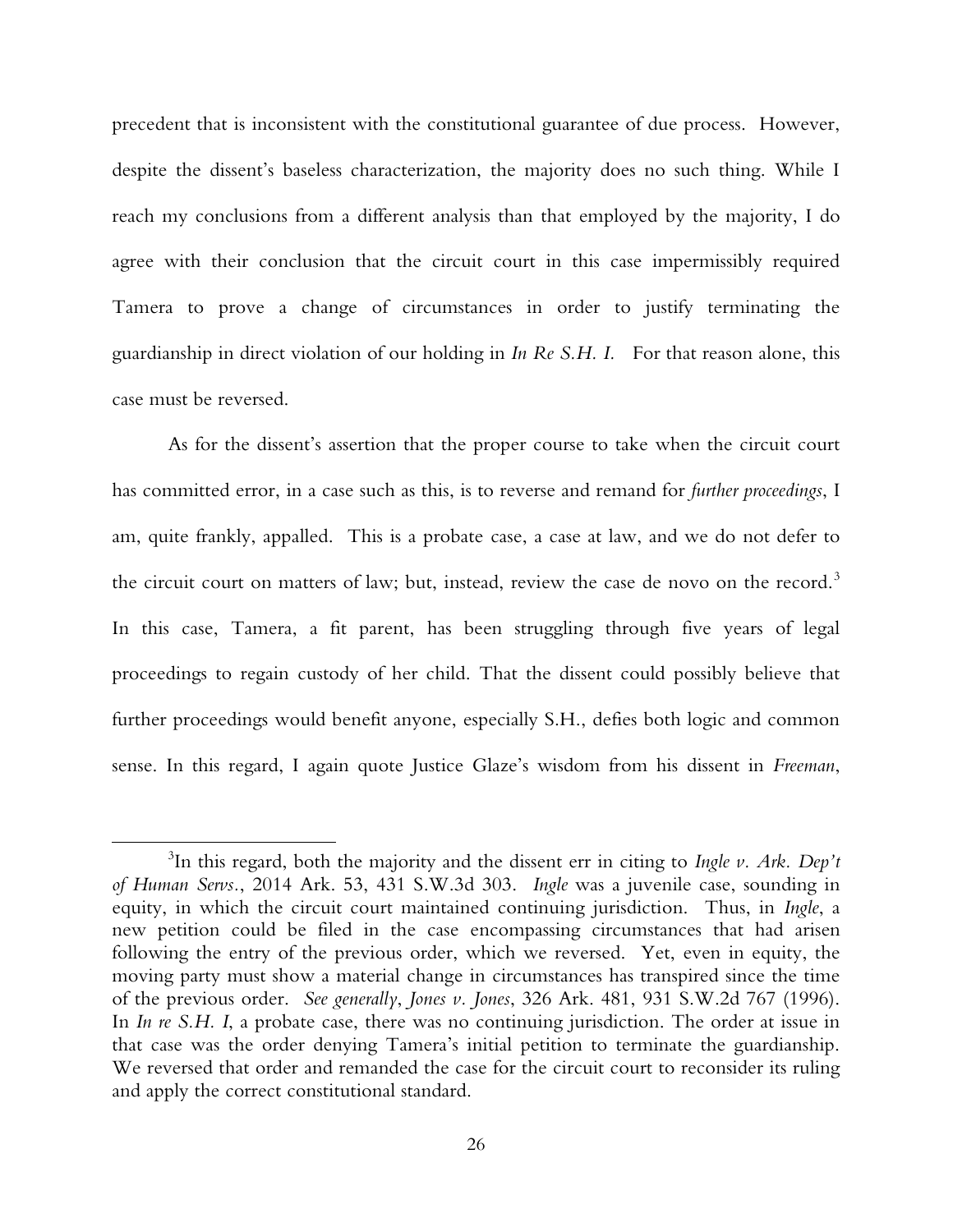"confusion exists in this case and we are the only ones who can alleviate that confusion better now than later."

HART, J., joins.

IP OPINION

**PAUL E. DANIELSON, Justice, dissenting.** Because I cannot abide by the majority's substitution of its judgment for that of the circuit court and because I do not agree that the circuit court clearly erred in denying Tamera's petition to terminate the guardianship, I respectfully dissent.

Our standard of review in these cases is longstanding and quite clear: we review probate proceedings de novo, *but* we will not reverse a finding of fact by the circuit court unless it is clearly erroneous. *See Graham v. Matheny*, 2009 Ark. 481, 346 S.W.3d 273. A finding is clearly erroneous when, although there is evidence to support it, the reviewing court is left with a definite and firm conviction that a mistake has been made. *See id.* When reviewing the proceedings, we give *due regard* to the opportunity and *superior position* of the probate judge to determine the credibility of the witnesses. *See id.* The majority's opinion, however, represents quite a sea change in the manner by which this court will now review a case such as this one. Instead of adhering to our standard of review, the majority opinion wholly ignores the circuit court's decision in this case and replaces it with its own—annihilating our role as an appellate court to *review*. By its doing so, I am left to wonder if there is any longer a need to allow the circuit court to even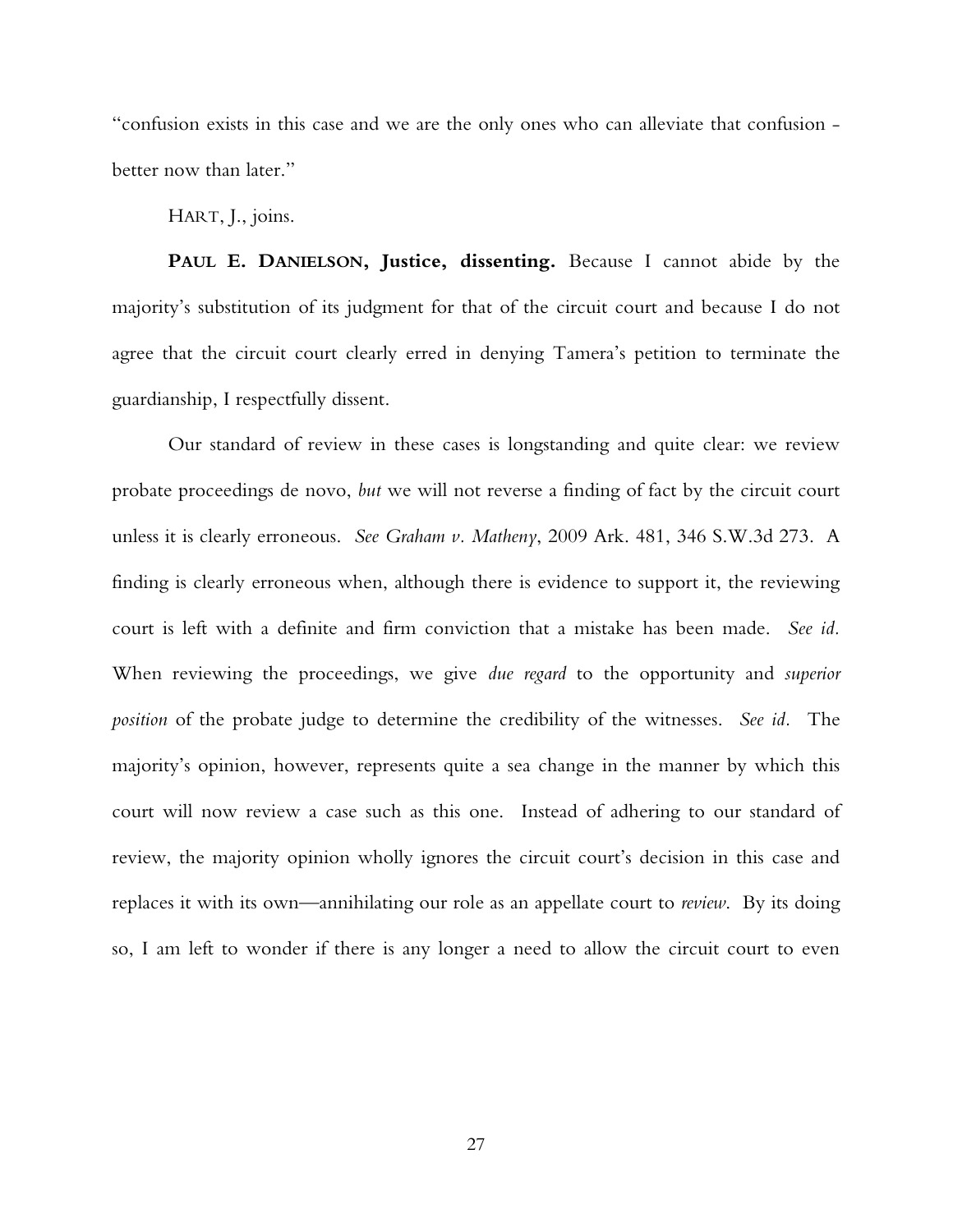#### Cite as 2015 Ark. 75

EP OPINIOI

consider these matters first.<sup>[1](#page-27-0)</sup> At the very least, I am troubled by the precedent being set by the majority's actions.

In addition, I believe that the majority opinion has removed any discretion by the circuit court in deciding a petition to terminate guardianship. Ark. Code Ann. § 28-65- 401(b)(3) (Repl. 2012) (providing that a "guardianship *may* be terminated by court order after such notice as the court may require . . . [i]f, for any other reason, the guardianship is no longer necessary or for the best interest of the ward"). While stating its recognition of this court's precedent in the first appeal in this matter, the majority basically overrules that decision, without so stating, and holds that merely "informing the court that the conditions necessitating the guardianship no longer exist" is all that is required. That, in my opinion, flies in the face of our earlier decision, wherein we specifically held that "when a natural parent, who has not been deemed unfit and who has consented to a guardianship, files a petition to terminate that guardianship, that parent *must put forth evidence that the guardianship is no longer necessary*." *In re Guardianship of S.H.*, 2012 Ark. 245, at 15, 409 S.W.3d 307, 316 (*S.H. (I)*) (emphasis added).

Here, the circuit court held Tamera to the showing required in *S.H. (I)* and concluded in its letter opinion that the "conditions still indicate an unstable situation."[2](#page-27-1)

<span id="page-27-1"></span><span id="page-27-0"></span> $\overline{\phantom{a}}$  $\rm{^{1}In}$  its attempt to justify the substitution of its judgment for that of the circuit court, the majority states that it can do so because the circuit court applied an incorrect standard and because the matter has been pending for several years. Even if the circuit court applied an incorrect standard, which I in no way concede that it did, the proper remedy would be a reversal of the circuit court's decision and a remand for *the circuit court* to apply the correct standard. *See Graham*, 2009 Ark. 481, 346 S.W.3d 273. More importantly, it is not, and has never been, this court's function, no matter the circumstances, to ever "consider the evidence and apply the appropriate standard," as asserted by the majority. To do so under the guise of de novo review is simply wrong.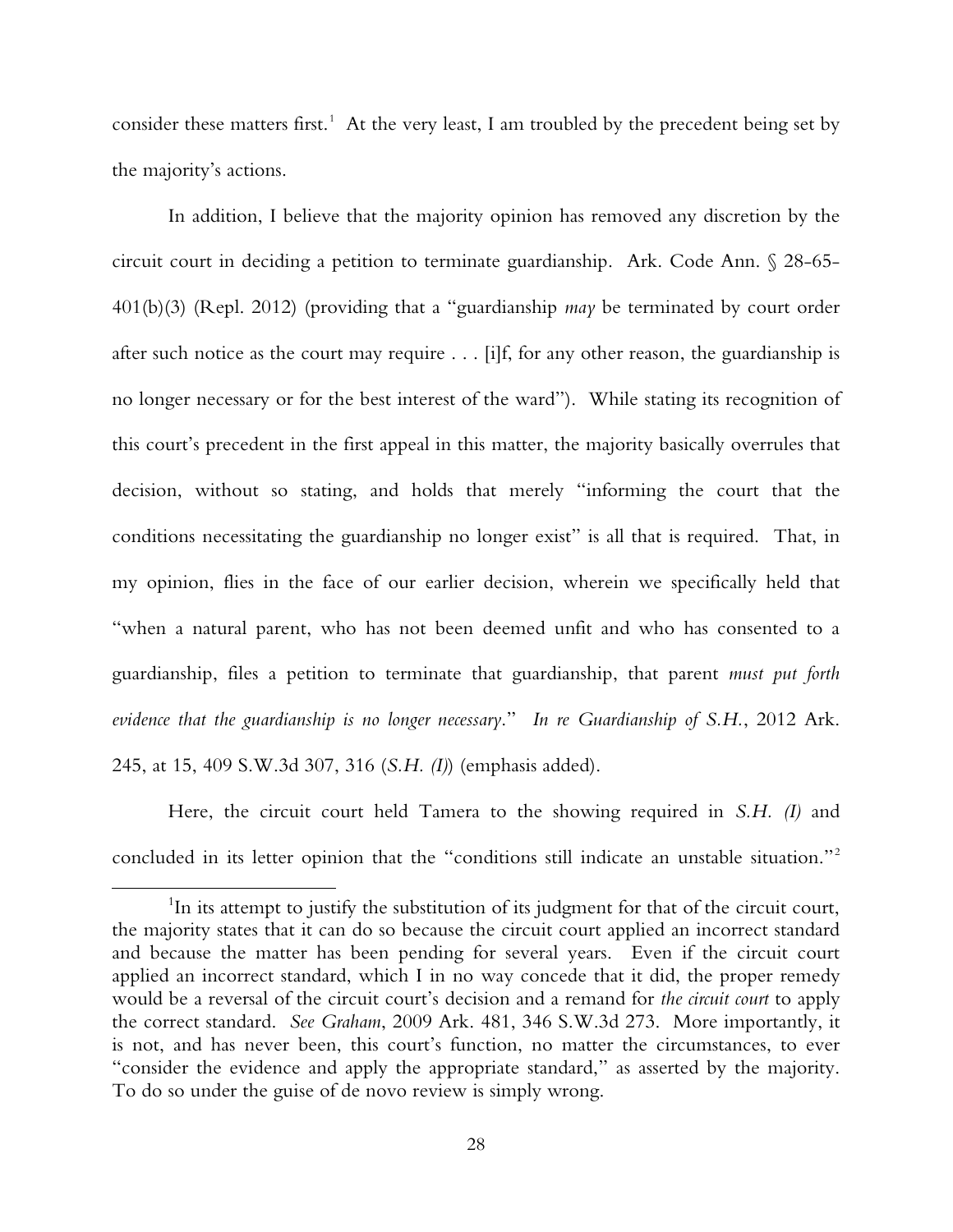### IP OPINION

Despite the fact that the circuit court did precisely as this court instructed in *S.H. (I)*, the majority nonetheless reverses the circuit court's decision. I shudder to think that the majority's reversal is nothing more than the result of the dissent in *S.H. (I)* now having a majority to reverse our prior holding. But whatever the majority's rationale, I simply cannot say that the circuit court clearly erred in its decision, based on my review of the record and the circuit court's findings under our standard of review. For this reason, I would affirm the circuit court's denial of Tamera's petition.

While not necessary to its decision, the circuit court did go further and concluded that even if Tamera had put forth evidence that the conditions necessitating the guardianship had been removed, the Herringtons had rebutted the presumption that termination of the guardianship was in S.H.'s best interest. The majority concludes that this decision was erroneous as well because the circuit court "failed to credit Tamera's fundamental right to care for her daughter and gave no weight to her rights as the natural parent." In *S.H. (I)*, we held that a parent, who has not been found unfit and who consented to a guardianship, is entitled to the presumption that she or he is acting in the child's best interest in a proceeding to terminate that guardianship. *See S.H. (I)*, 2012 Ark. 245, 409 S.W.3d 307.

The majority's observation, however, indicates a flawed understanding of our further holding in *S.H. (I)*—that a natural parent's fundamental right to the care, custody, and control of her or his child is recognized and afforded weight by virtue of the

 <sup>2</sup> <sup>2</sup>The circuit court incorporated its letter opinion into its order denying Tamera's petition.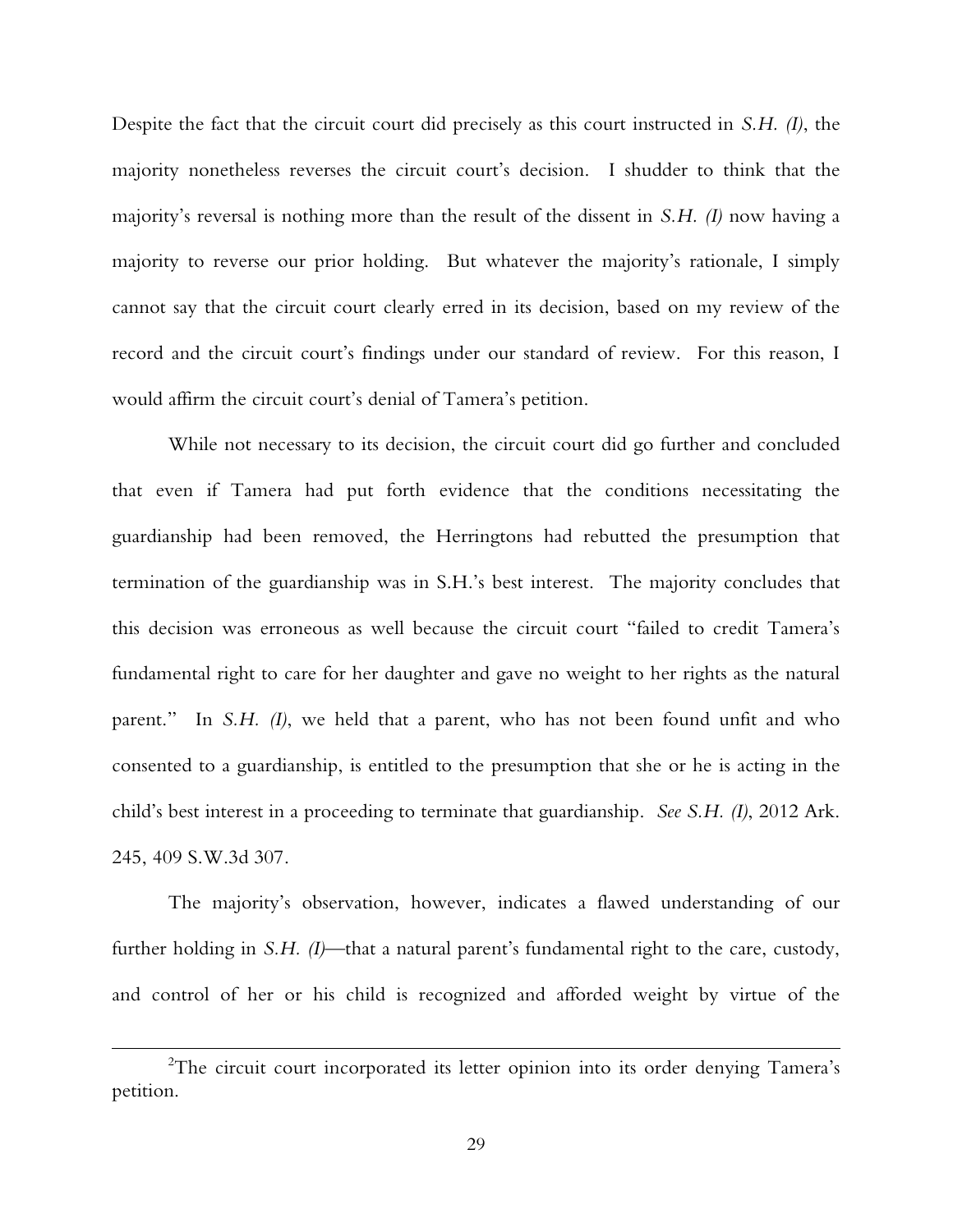#### Cite as 2015 Ark. 75

### **IP OPINION**

rebuttable presumption given that parent that termination of the guardianship is in the child's best interest. *See id.* The fact that a presumption is afforded to that parent *is* itself the recognition and protection of the parent's fundamental right to parent. *See Black's Law Dictionary* 1378 (10th ed. 2014) (defining "rebuttable presumption" as "[a]n inference drawn from certain facts that establish a prima facie case, which may be overcome by the introduction of contrary evidence"). When the circuit court in the instant case gave Tamera the benefit of the presumption and required the Herringtons to rebut it, the circuit court gave the requisite weight to Tamera's fundamental right and protected it, just as we held in *S.H. (I)*.

On a final note, I would be remiss if I did not point out the danger in the majority's directive to the circuit court to return S.H. to Tamera's custody, when it does not have the benefit of knowing the events and circumstances since the filing of this appeal. *See Ingle v. Ark. Dep't of Human Servs.*, 2014 Ark. 53, 431 S.W.3d 303 (Danielson, J., concurring in part and dissenting in part). It was a dangerous precedent in *Ingle*, from which I vigorously dissented, and I remain steadfast in my position, most certainly after my very fears were confirmed in that case. *See Ingle v. Ark. Dep't of Human Servs.*, 2014 Ark. 471, 449 S.W.3d 283. As I have already noted, even if the circuit court had erred, the proper remedy would be a reversal of the circuit court's decision and a remand to the circuit court for further proceedings. *See Graham*, 2009 Ark. 481, 346 S.W.3d 273.

Because the majority's opinion and its actions therein far exceed our role as a court of appellate review, and because, after having exercised the appropriate review in such